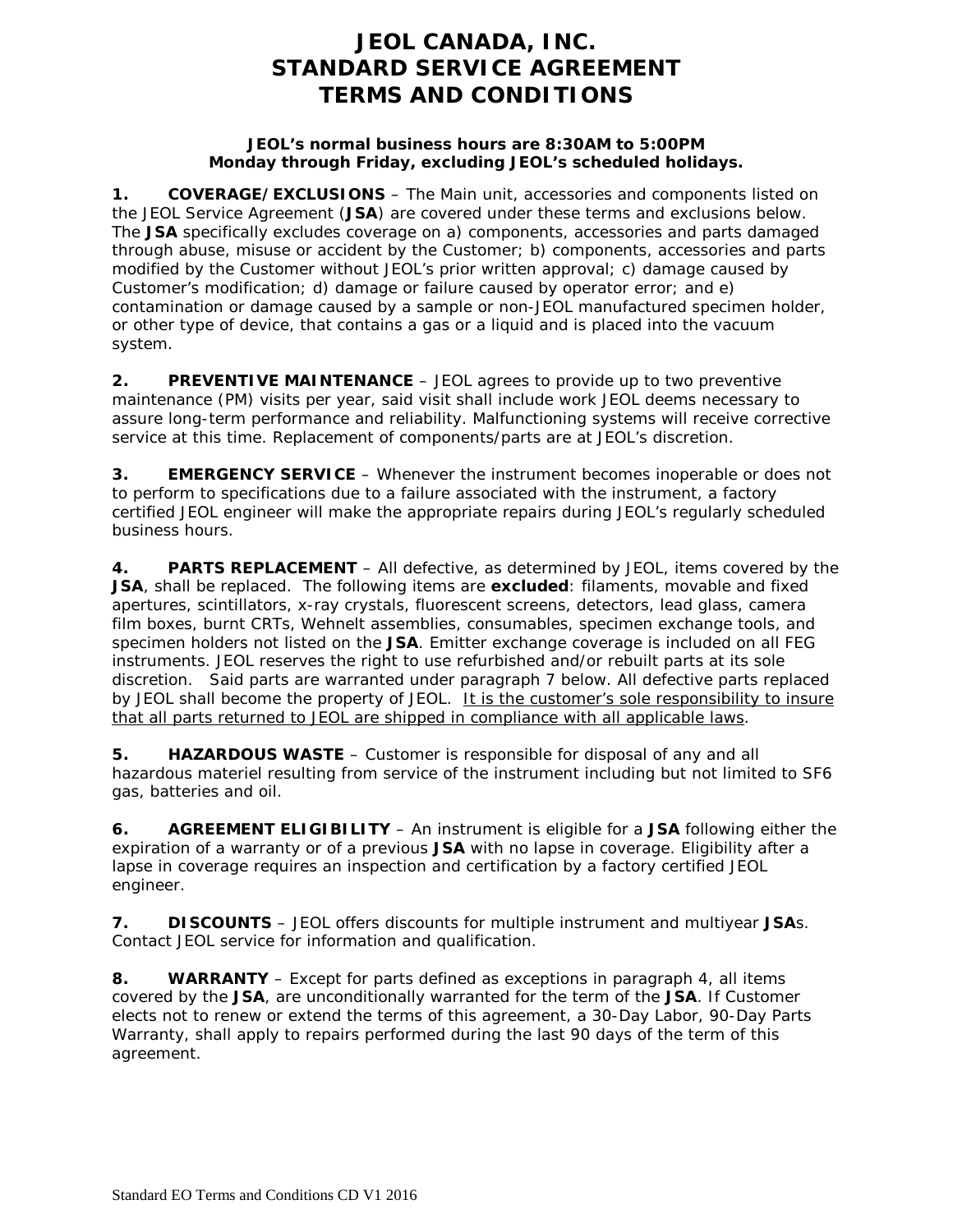# **JEOL CANADA, INC. STANDARD SERVICE AGREEMENT TERMS AND CONDITIONS**

### **JEOL's normal business hours are 8:30AM to 5:00PM Monday through Friday, excluding JEOL's scheduled holidays.**

**9. LIMITATION OF LIABILITY** – JEOL is not obligated to perform repairs or provide services, the need for which arises out of abuse, misuse (accidental or otherwise), external causes, including but not limited to fire, flooding, explosions and acts of God. Damage to

any equipment resulting from cooling water, supporting facilities, corrosive atmosphere, strikes, transportation delays, unavailability of replacement parts, delays by suppliers of services or materials, line voltage variations, and similar environmental problems are also excluded. UNDER NO CIRCUMSTANCES SHALL JEOL BE LIABLE FOR ANY DAMAGES RESULTING FROM THE LOSS OF USE OF JEOL PRODUCTS, INCLUDING WITHOUT LIMITATION, INDIRECT, SPECIAL, CONSEQUENTIAL, INCIDENTAL OR PUNITIVE LOSSES, DAMAGES OR EXPENSES OR LOST PROFITS OR SAVINGS EVEN IF JEOL HAS BEEN ADVISED OF THEIR POSSIBLE EXISTENCE, OR EVEN IF JEOL HAS BEEN ADVISED OF THE POSSIBILITY OF SUCH DAMAGES, OR BOTH. WITH THE EXCEPTION OF LIABILITIES RESULTING FROM JEOL'S SOLE GROSS NEGLIGENCE, JEOL'S TOTAL LIABILITY HEREUNDER SHALL IN NO WAY EXCEED THE TOTAL PRICE OF THIS SERVICE AGREEMENT.

**10. CHILLER COVERAGE** –Chiller coverage excludes the "facility supplies to" or the "facility returns from" the chiller unit. Damage arising out of connecting hoses, water pressure, or other circumstances outside of JEOL USA, Inc.'s direct action or control is excluded. JEOL recommends customer install safeguards to monitor and protect against leakage. The Customer agrees to indemnify, defend and hold harmless JEOL USA, Inc. its officers, directors, employees, agents, licensors, suppliers and any third party providers from and against all losses, expenses, damages and costs, including reasonable attorneys' fees, resulting from any damages as described.

**11. CONFIDENTIAL DATA –** If Customer requires any personal and/or confidential data, including but not limited to, social security numbers, health/medical records or any data that JEOL, USA, Inc. has a legal duty to keep confidential, Customer represents, warrants and certifies that it will hold confidential data in the strictest of confidence and will not use or disclose said data except to the extent required by law or authorized by JEOL in writing. Said confidential data shall be safeguarded according to commercially reasonable standards and protected at the same level as Customers own confidential data.

**12. INSURANCE** – JEOL maintains insurance policies which have the following limitations; (a) Comprehensive general liability insurance with a limit of \$1,000,000 (one million) for each occurrence and \$2,000,000 (two million) in the aggregate. (b) Statutory Workers Compensation insurance. Copies of certificates are available upon request.

**13. TERMS/PAYMENT SCHEDULE –** Payment is due within 30 days from the start of the **JSA** or invoice. A 6% interest charge per month or the maximum permitted by province, whichever is less, will be assessed on late payments after the first month. JEOL offers payment plans at an additional fee. Semi-Annual in Advance at 3.5%, Quarterly in Advance at 5.25%, Monthly at 7%, Quarterly in Arrears at 8.75%, Semi-Annual in Arrears at 10.5%. JEOL reserves the right to withhold service if customer fails to make payment as due.

**14. ACCEPTANCE** This is JEOL's offer to sell at the prices and under the terms and conditions stated herein. Any type of counteroffer, including any and all terms and conditions contained in said counteroffer and/or PO, are hereby expressly rejected. JEOL,